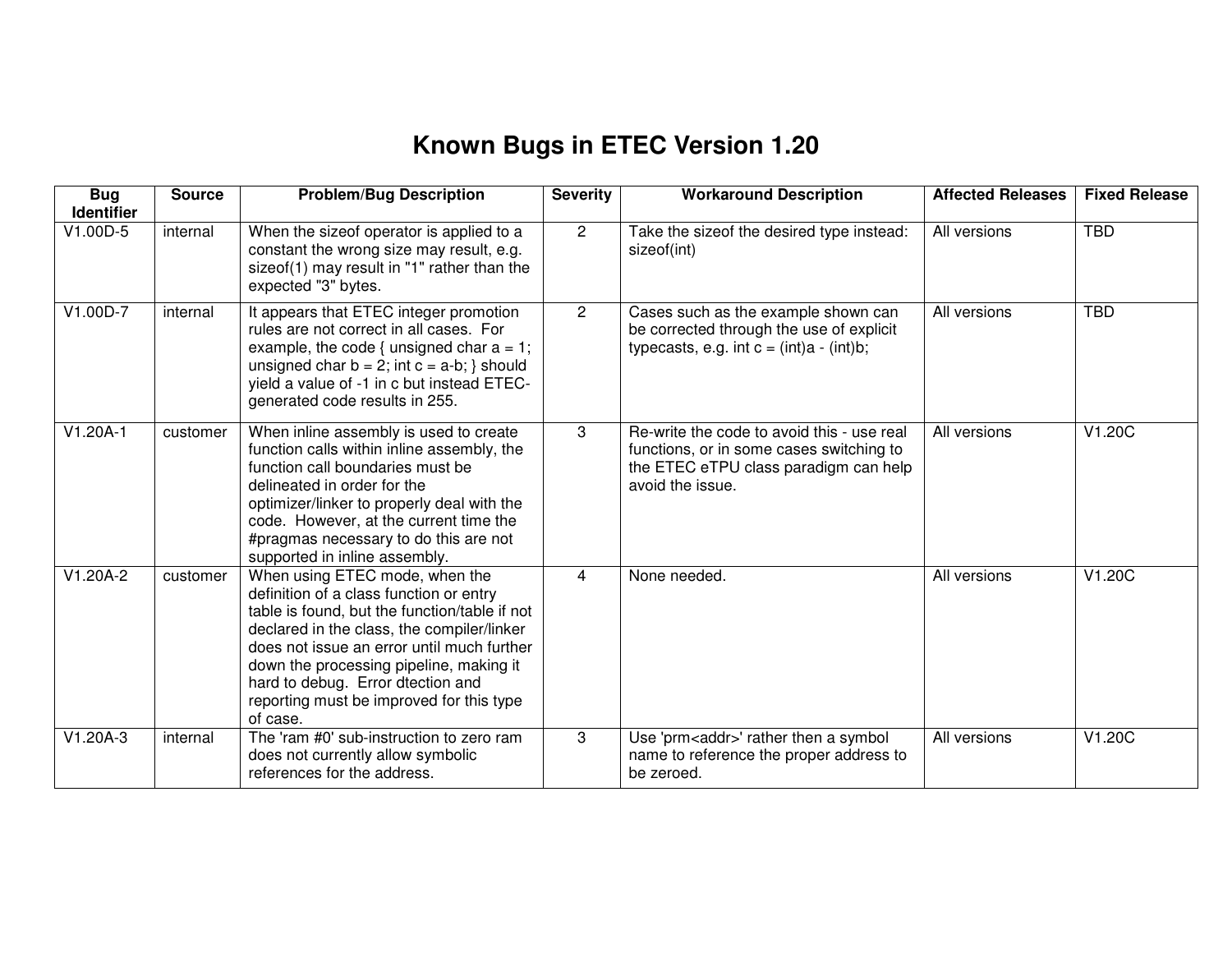| V1.20A-4   | internal | Loading an address constant from a<br>symbol requires use of the '&' token<br>before the symbol name, which does not<br>match existing assembly syntaxes. The<br>requirement for the '&' token needs to be<br>removed.                                                                                                                                                                                                                              | 4 | Use the '&' token for now.                                                                                                                                                                                                             | All versions | V1.20C |
|------------|----------|-----------------------------------------------------------------------------------------------------------------------------------------------------------------------------------------------------------------------------------------------------------------------------------------------------------------------------------------------------------------------------------------------------------------------------------------------------|---|----------------------------------------------------------------------------------------------------------------------------------------------------------------------------------------------------------------------------------------|--------------|--------|
| $V1.20A-5$ | internal | When an assembly jump or call dispatch<br>sub-instruction is used with the 'seq'<br>keyword, the assembly process fails.<br>The 'seq' keyword should be optional.<br>[Note: dispatch sub-instructions are of<br>the form 'jump pc+p31 24, flush.' or<br>similar.]                                                                                                                                                                                   | 3 | Make sure the 'seq' keyword precedes<br>dispatch sub-instructions.                                                                                                                                                                     | All versions | V1.20C |
| $V1.20A-6$ | customer | The MAC/MDU intrinsic functions<br>_macs, __macu, __fmults8,<br>fmults16, __fmultu8, __fmultu16) do<br>not incorporate a spin loop that waits for<br>the operation to complete, potentially<br>introducing optimization errors. Going<br>forward these intrinsic will incorporate a<br>spin loop. Note that the optimizer will<br>potentially move non-dependent code<br>between the MAC/MDU operation and if<br>possible, eliminate the spin loop. | 3 | Always follow MAC/MDU intrinsic<br>functions with a check-for-busy spin loop<br>("while (CC.MB) ;"). If users want full<br>control of MAC/MDU and parallelization,<br>inline assembly can be used instead of<br>an intrinsic function. | All versions | V1.20C |
| $V1.20A-7$ | customer | The auto defines file is not providing the<br>size of tag types (struct, union, enum).<br>Additionally, anonymous type listings in<br>the auto defines file are not inheriting<br>their typedef name, if it exists.                                                                                                                                                                                                                                 | 3 | The size of tag types must be found<br>through manual means and hardcoded in<br>host interface code for the time being.                                                                                                                | All versions | V1.20C |
| $V1.20A-8$ | customer | The testing of Bool type variables<br>against constants using '==' and '!='<br>operators is generating sub-optimal (but<br>functional) code. Additionally, Bool<br>variables under logical operations (&&,   )<br>are generating sub-optimal code (no<br>work-around).                                                                                                                                                                              | 3 | Convert tests such as $(BoolVar == 0)$ to<br>(!BoolVar), or (BoolVar == 1) to (BoolVar)<br>- the compiler is properly optimizing these<br>expressions.                                                                                 | All versions | V1.20C |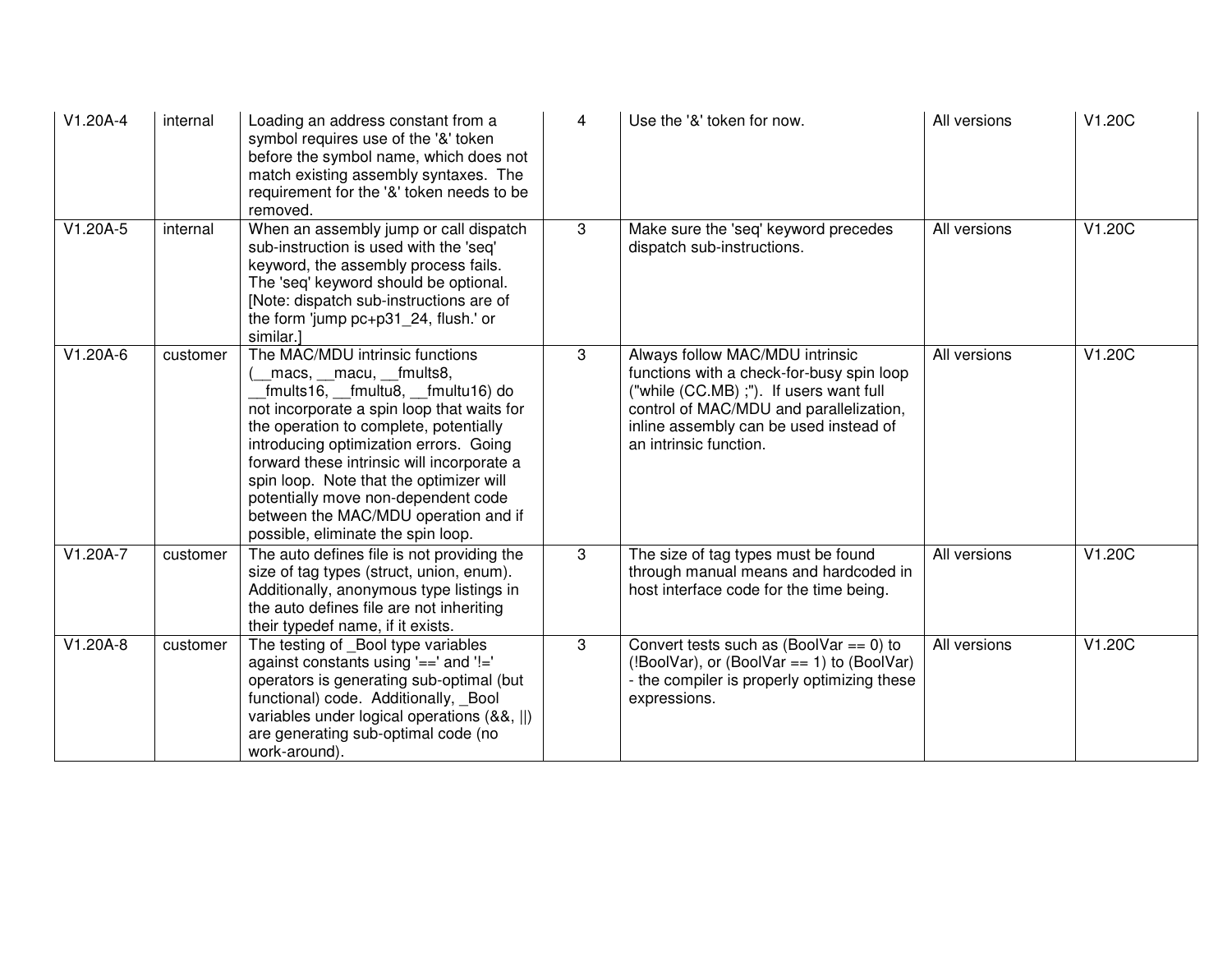| V1.20A-9    | customer | When code accesses an extern array<br>variable, the stride size may not be<br>computed correctly.                                                                                                                                                                                                                                                                                                                                                             | 2              | Instead of making an access directly, like<br>"x = extern_array[i];", access it via pointer<br>arithmetic: " $x = *$ (extern array + i);"                                                                                                                                                                                                                                                                                                      | All versions | V1.20C     |
|-------------|----------|---------------------------------------------------------------------------------------------------------------------------------------------------------------------------------------------------------------------------------------------------------------------------------------------------------------------------------------------------------------------------------------------------------------------------------------------------------------|----------------|------------------------------------------------------------------------------------------------------------------------------------------------------------------------------------------------------------------------------------------------------------------------------------------------------------------------------------------------------------------------------------------------------------------------------------------------|--------------|------------|
| $V1.20A-10$ | customer | In the ETEC C preprocessor, when<br>running in ETPUC mode, #asm passes<br>through as is even though if found in a<br>function-like macro replacement list it<br>should per the standard generate an<br>error. However, the matching #endasm<br>is not being treated in the same way.<br>Additionally, the ETEC C compiler is only<br>recognizing the #asm, #endasm, and<br>#asm() directives when they are the first<br>non-white space characters on a line. | 3              | For V1.20A-B, macros must be written in<br>such a way that "#asm" are the first non-<br>white space characters on a source line.<br>Also, when a series of inline assembly<br>instuctions are concatenated in a macro,<br>they should all use the #asm() format for<br>now. When fixed in the V1.20C release,<br>#asm, #endasm, and #asm() will no<br>longer need to be the first non-white<br>space characters on a line to be<br>recognized. | All versions | V1.20C     |
| $V1.20A-11$ | customer | In the auto defines file, the bit offset from<br>the most significant bit of the Bool unit<br>to the actual bit location is output in a<br>macro containing the BOOLBITOFFSET<br>keyword. It has been found that these<br>offsets are actually too big by 1.                                                                                                                                                                                                  | 3              | As a temporary measure, when the<br>BOOLBITOFFSET macro variables are<br>used they can be adjusted down by 1<br>(subtract 1 from them).                                                                                                                                                                                                                                                                                                        | All versions | V1.20C     |
| V1.20A-12   | internal | Function-like macros are failing to be<br>replaced in the text following a #pragma<br>directive.                                                                                                                                                                                                                                                                                                                                                              | 3              | Avoid the use of function-like macros in<br>#pragma text.                                                                                                                                                                                                                                                                                                                                                                                      | V1.20A-B     | V1.20C     |
| $V1.20A-13$ | customer | Channel instructions may get illegally re-<br>ordered when atomic (see<br>AtomicBegin(), AtomicEnd()) Note<br>that several of the provided channel<br>macros are atomic (see ETpu Std.h).                                                                                                                                                                                                                                                                     | $\overline{2}$ | Use OptimizationBoundaryAll() or<br>#pragma opimization boundary all to<br>prevent chan sub-instructions from<br>moving across boundaries they should<br>not.                                                                                                                                                                                                                                                                                  | All versions | V1.20C     |
| $V1.20A-14$ | internal | Chan interrupt opcodes may be moved<br>relative to adjacent RAM instructions by<br>the optimizer. This may cause<br>unexpected results, particularly in the<br>case of a DMA interrupt.                                                                                                                                                                                                                                                                       | 3              | Use OptimizationBoundaryAll() or<br>#pragma opimization_boundary_all if<br>there is concern that an interrupt may<br>cross a critical RAM access.                                                                                                                                                                                                                                                                                              | All versions | <b>TBD</b> |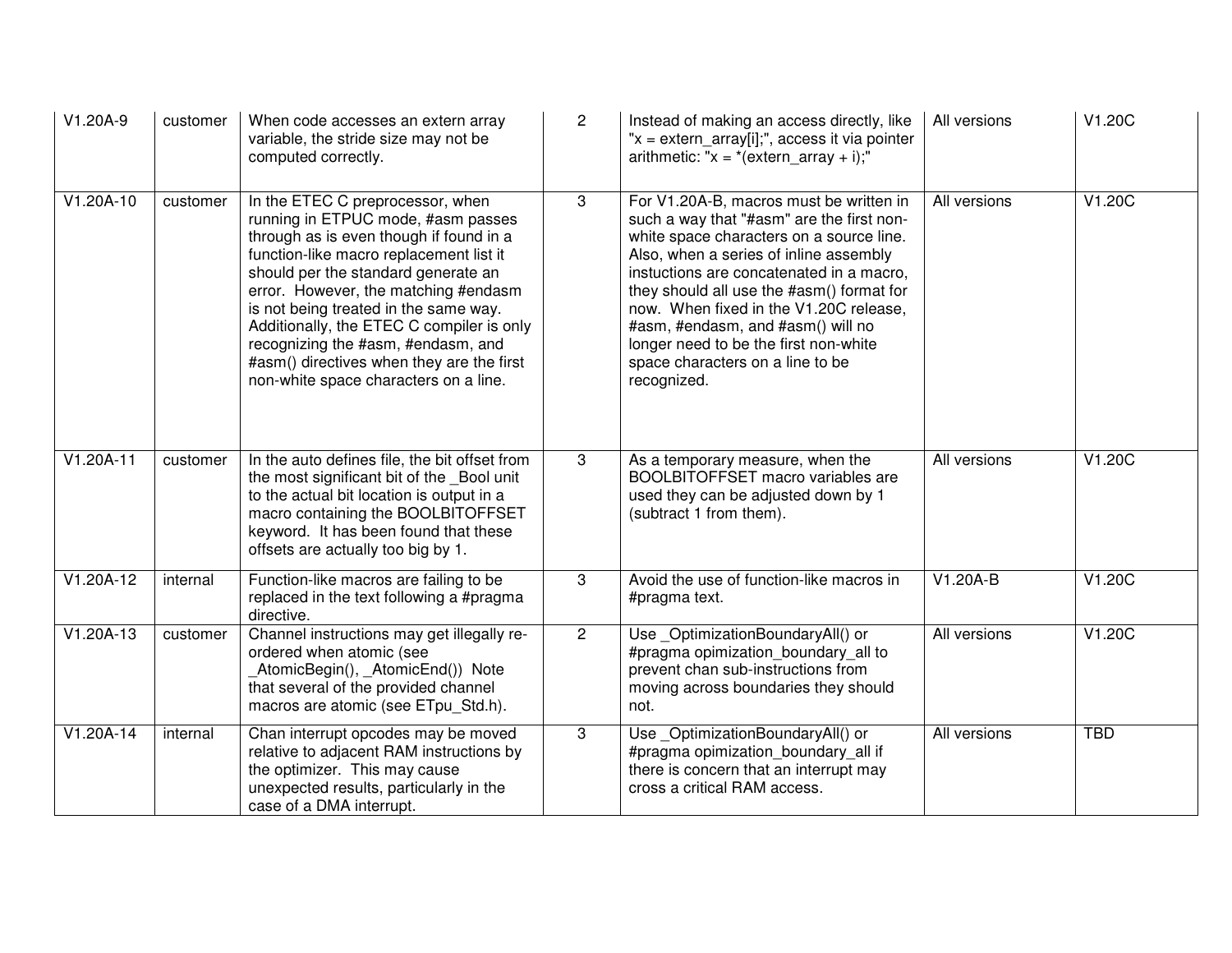| $V1.20A-15$                    | internal | In the past users could access the built-in<br>error handler from user code by<br>generating a function prototype for the<br>error handler label<br>(Error_handler_entry). One problem<br>with this approach is that the compiler<br>generates a call opcode rather than the<br>more correct jump opcode. The standard<br>error handler entry points will be added<br>to the eTpu_Lib.h header file and given a<br>"return" type of _eTPU_thread which<br>causes the compiler to generate a jump<br>rather than a call. These new prototypes<br>may cause conflicts with existing code<br>that used the old technique. | 3              | None needed.                                                                                                                                                                                                                                                                                                                                                                                                                                                                                                                                                                                                                                                                    | All versions | V1.20C |
|--------------------------------|----------|------------------------------------------------------------------------------------------------------------------------------------------------------------------------------------------------------------------------------------------------------------------------------------------------------------------------------------------------------------------------------------------------------------------------------------------------------------------------------------------------------------------------------------------------------------------------------------------------------------------------|----------------|---------------------------------------------------------------------------------------------------------------------------------------------------------------------------------------------------------------------------------------------------------------------------------------------------------------------------------------------------------------------------------------------------------------------------------------------------------------------------------------------------------------------------------------------------------------------------------------------------------------------------------------------------------------------------------|--------------|--------|
| V1.20C-1<br>(2009-Jun-<br>1)   | internal | If a label is placed at the very end of a C<br>function that has a return value, the<br>compiler can crash (note that legal C<br>syntax at least requires a ';' after the<br>label, but that does not fix the crash).                                                                                                                                                                                                                                                                                                                                                                                                  | 3              | Either eliminate the label if it is not<br>needed, or place it inside inline assembly<br>to work-around the problem : #asm(<br>SomeLabel: )                                                                                                                                                                                                                                                                                                                                                                                                                                                                                                                                     | All versions | V1.25A |
| $V1.20C-2$<br>(2009-Jun-<br>3) | customer | When using ETEC mode, the compiler is<br>not in the correct state after processing<br>an entry table defintion (done via the<br>DEFINE_ENTRY_TABLE macro).<br>Depending upon what constructs come<br>after an entry table definition, either bad<br>code can be generated, or with the new<br>enhanced eTPU class error checking<br>an invalid error can be thrown, or in<br>many cases the bug is masked and no<br>problems occur.                                                                                                                                                                                    | $\overline{2}$ | There are two work-arounds available for<br>this problem. One is to make sure that<br>every entry table definition is the very last<br>construct in a translation unit. Note that<br>this is very difficult to do when all code is<br>included into one c file for compilation<br>(i.e. one big translation unit). In this<br>case, the second work-around is<br>recommended. If the entry table<br>definition is directly followed by an eTPU<br>thread definition (e.g. eTPU thread<br>Class::Thread(_eTPU_matches_enabled)<br>$\{7, \ldots 7\}$ , the processing of the thread<br>definition resets the compiler state and<br>any problematic code generation is<br>avoided. | All versions | V1.25A |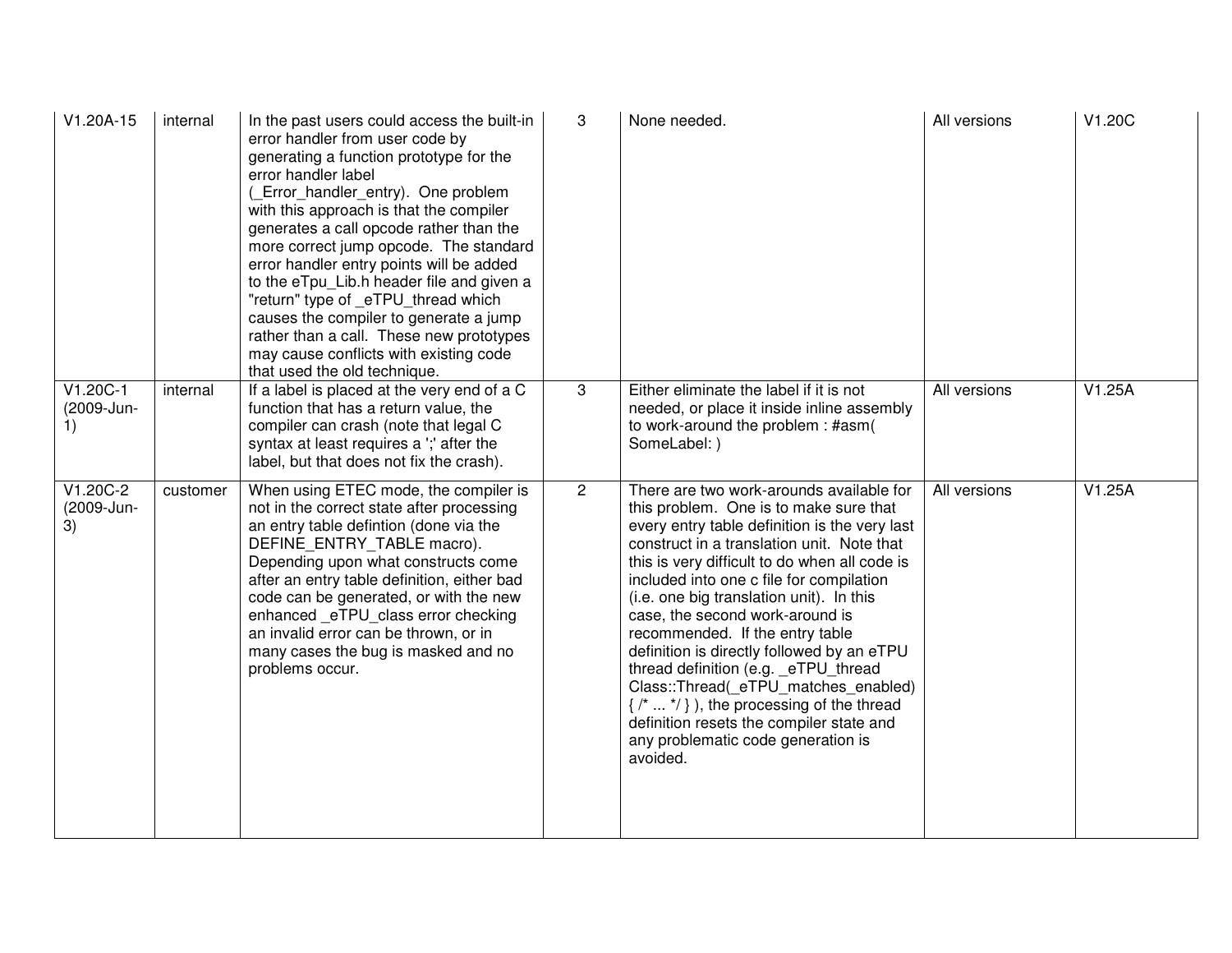| $V1.20C-3$<br>(2009-Jun-<br>3)  | customer | When structs/unions are larger than 4<br>bytes, the ETEC auto defines file is<br>reporting the internal size of the structure<br>rather than the "stride size" which may<br>include extra padding. For example,<br>"struct S1 $\{$ int x; int y; $\}$ ;" is reporting a<br>size of 7 rather than 8 (#define<br>_GLOB_TAG_TYPE_SIZE_S1_0x07).<br>Note: the sizeof() operator within eTPU C<br>code is working properly (it would return<br>8). | 3              | The size macro can be corrected with<br>some extra code that rounds up to the<br>nearest 4-byte boundary:<br>$(($ GLOB_TAG_TYPE_SIZE_S1_+3) &<br>~3). Such code will remain correct even<br>once this bug is fixed.                               | All versions | V1.25A               |
|---------------------------------|----------|-----------------------------------------------------------------------------------------------------------------------------------------------------------------------------------------------------------------------------------------------------------------------------------------------------------------------------------------------------------------------------------------------------------------------------------------------|----------------|---------------------------------------------------------------------------------------------------------------------------------------------------------------------------------------------------------------------------------------------------|--------------|----------------------|
| $V1.20C-4$<br>(2009-Jun-<br>15) | internal | When a switch statement's sub-<br>statement is not a compound statement,<br>compilation is failing.                                                                                                                                                                                                                                                                                                                                           | 3              | Always make the switch sub-statement a<br>compund statement. E.g. switch (var) $\frac{1}{2}$ /*<br>$\ldots$ */ }                                                                                                                                  | V1.20C       | V1.25A               |
| V1.20C-5<br>(2009-Jun-<br>23)   | internal | A for loop of the following syntax is<br>compiling incorrectly: for $(x = 0; x < 4;$<br>$x++$ ) if (var[x]) { boolvar = 1; /*  */ } The<br>problem lies in having the if statement<br>directly be the for loop's sub-statement.                                                                                                                                                                                                               | $\overline{2}$ | Place the 'if' statement inside { }<br>compound statement markers.                                                                                                                                                                                | All versions | $\overline{V}$ 1.25A |
| V1.20C-6<br>(2009-Jun-<br>29)   | internal | Bool variables that are stored in<br>registers do not get read properly when<br>they are the right-hand expression in a<br>Bool assignment. E.g. globalBoolVar<br>$=$ register BoolVar fails to generate the<br>proper code, assuming _globalBoolVar is<br>global and registerBoolVar is stored in a<br>register (e.g. sr).                                                                                                                   | $\overline{2}$ | Make sure _Bool variables are not stored<br>in registers if they are used in such a way<br>that the bug manifests itself. In such<br>cases, one work-around is to make the<br>variable static so that it gets stored as<br>part of global memory. | All versions | V1.25A               |
| $V1.20C-7$<br>(2009-Jun-<br>29) | customer | When an eTPU_thread function is the<br>target of a function call (generates a<br>"goto" rather than a "call" under the<br>hood), the optimizer can mistakenly<br>remove opcodes upstream from the<br>eTPU thread function that it thinks are<br>uneeded, yet actually are required,<br>resulting in buggy code.                                                                                                                               | $\mathbf{2}$   |                                                                                                                                                                                                                                                   | All versions | V1.25A               |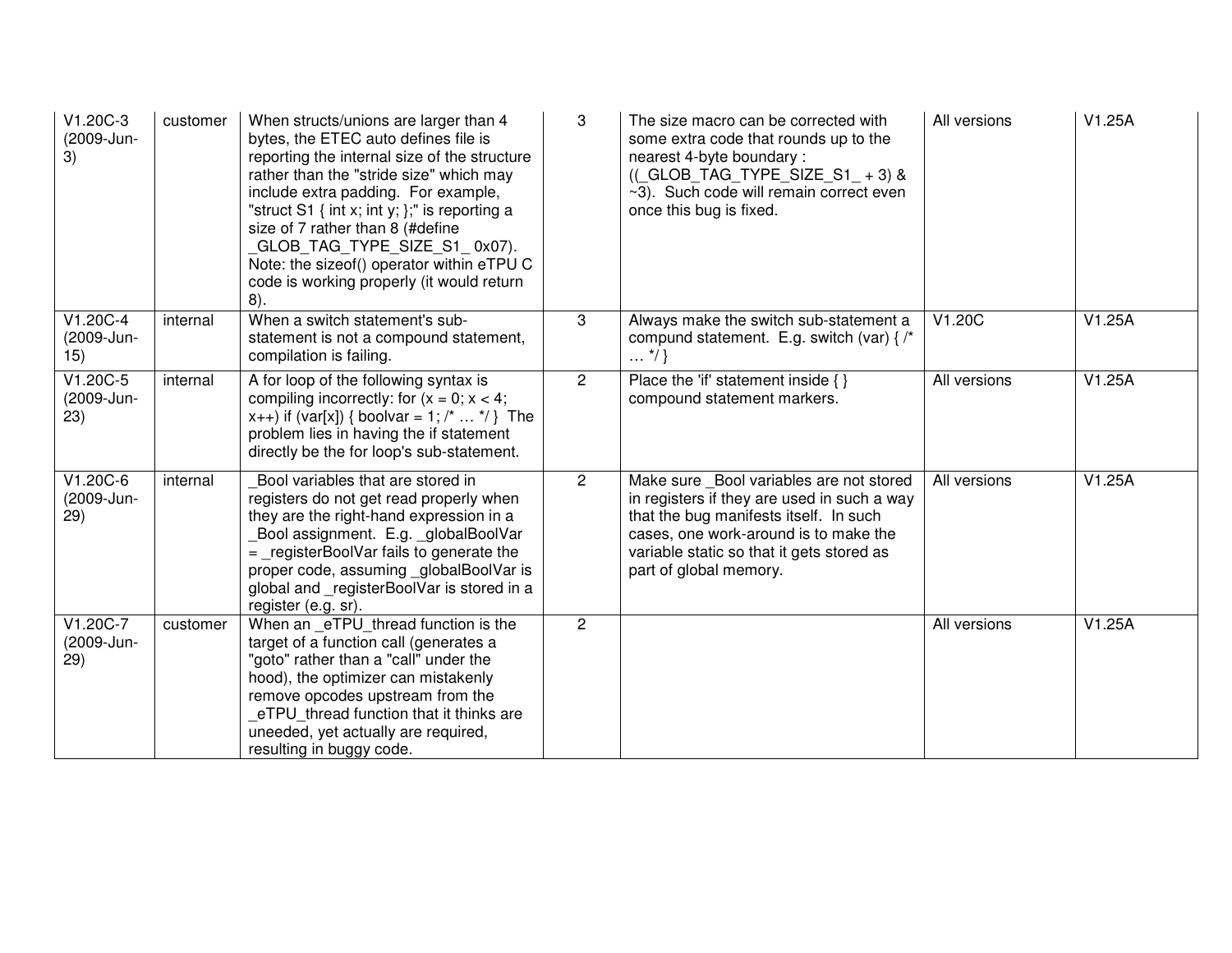| V1.20C-8<br>(2009-Jul-<br>8)  | customer | When two non-constant expressions of<br>type _Bool are compared against each<br>other with either equality or relational<br>operators, invalid code is generated.<br>Such a compare also results in a<br>spurious warning regarding an<br>assignment, even though there is no<br>assignment in the expression.                                                                                                                                                                                                                                                                                                      | $\mathbf{2}$ | The bug can be worked around by<br>converting the equality/relational<br>operation expression to a series of logical<br>operations; see example below.<br>Bool b1;<br>Bool b[16];<br>$\mathcal{U}$<br>// below C code results in invalid machine<br>code<br>if (b1 == $b[i]$ ) //<br>// the below C code works around the<br>problem<br>if ((b1 && b[i])    (!b1 && !b[i])) // | All versions | V1.25A |
|-------------------------------|----------|---------------------------------------------------------------------------------------------------------------------------------------------------------------------------------------------------------------------------------------------------------------------------------------------------------------------------------------------------------------------------------------------------------------------------------------------------------------------------------------------------------------------------------------------------------------------------------------------------------------------|--------------|--------------------------------------------------------------------------------------------------------------------------------------------------------------------------------------------------------------------------------------------------------------------------------------------------------------------------------------------------------------------------------|--------------|--------|
| V1.20C-9<br>(2009-Jul-<br>13) | customer | When a variable of type specified below<br>is declared and used under the<br>conditions stated below, the compiler is<br>falsely throwing a diagnostics error "A<br>32-bit access must be double even (0, 4,<br>8, )", causing compilation to fail.<br>- array of chars (8-bit type) of length 2, or<br>struct of 2 8-bit types<br>- variable is in a channel (function) frame<br>(i.e. not a global or local variable)<br>- if an array, the error occurs if element 1<br>is read, e.g. if $(SomeArray[1] == 7)$<br>- if a struct, the error occurs if the 2nd<br>member is read, e.g. if (SomeStruct.b ==<br>$7)$ | 3            | The work-around if the problem is an<br>array, is to increase the array length from<br>2 to 3 (or perhaps better, 4, as it may<br>result in better overall packing of the<br>channel frame). If the problem is<br>triggered by a structure, then the struct<br>type needs to have a dummy member<br>added of size 8-bits (or 16-bits).                                         | All versions | V1.25A |